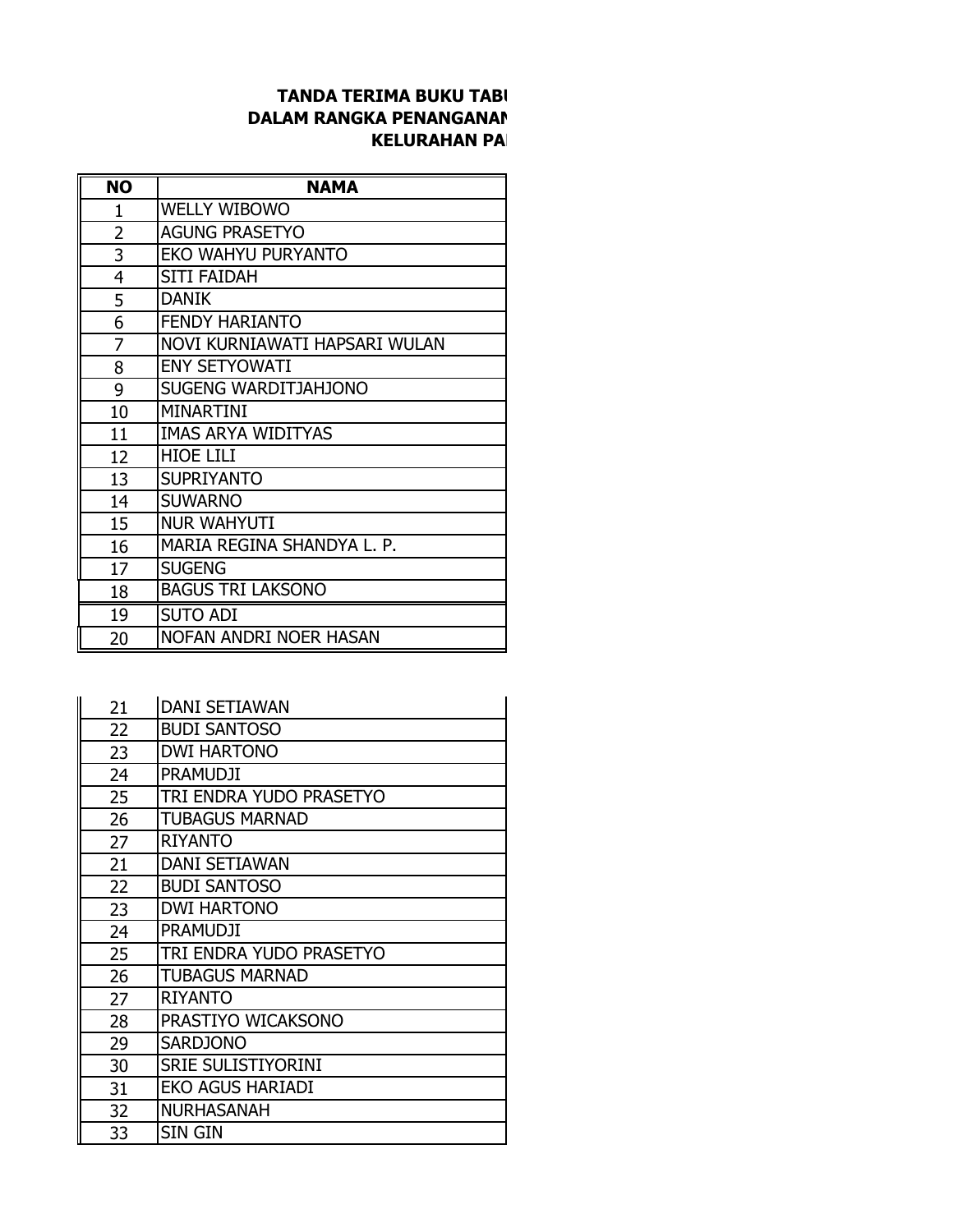| 34 | YUDA JAYAWAN    |
|----|-----------------|
| 35 | <b>SUPIATUN</b> |

| 36 | <b>ARKONIAWATI</b>              |
|----|---------------------------------|
| 37 | <b>PURWANTO</b>                 |
| 38 | <b>SUKATNI</b>                  |
| 39 | <b>SLAMET</b>                   |
| 40 | <b>BOINEM</b>                   |
| 41 | KAREBET WIDIYAN YOGA ISKANDI    |
| 42 | <b>TARMAN</b>                   |
| 43 | <b>BUDI HERI SUPRIYONO</b>      |
| 44 | <b>SRI MARIANI</b>              |
| 45 | <b>AMOS SUNARYADI</b>           |
| 46 | <b>DWI LESTARI</b>              |
| 47 | <b>HENY MARYANI</b>             |
| 48 | MOCHAMMAD GENDRO                |
| 49 | <b>MUDJIATI</b>                 |
| 50 | <b>DEVI SAFRUDIANI</b>          |
| 51 | <b>DARYATI</b>                  |
| 52 | <b>HEDY TENEDA FERY HIMAWAN</b> |
| 53 | <b>AGUSTIN AYU NINGSIH</b>      |
| 54 | YAN HANDOKO VIJAYANTO           |
| 55 | <b>MADE WAHYU SAPUTRA</b>       |
| 56 | <b>SUTRISNO</b>                 |
| 57 | <b>SIDIK WIYONO</b>             |
| 58 | <b>SUTRISNO</b>                 |

| 59 | <b>MULYONO RAHARJO</b>       |
|----|------------------------------|
| 60 | <b>LASTYO SUBIYONO</b>       |
| 61 | <b>HUT TJAHYA SUHARDJONO</b> |
| 62 | <b>DJOKO SANTOSO</b>         |
| 63 | <b>SUSIARI</b>               |
| 64 | <b>SONY TRI YUDHI HARTO</b>  |
| 65 | <b>OLIVIA MELINDA PUTRI</b>  |
| 66 | <b>ELYNDA SULISTYO PUTRI</b> |
|    |                              |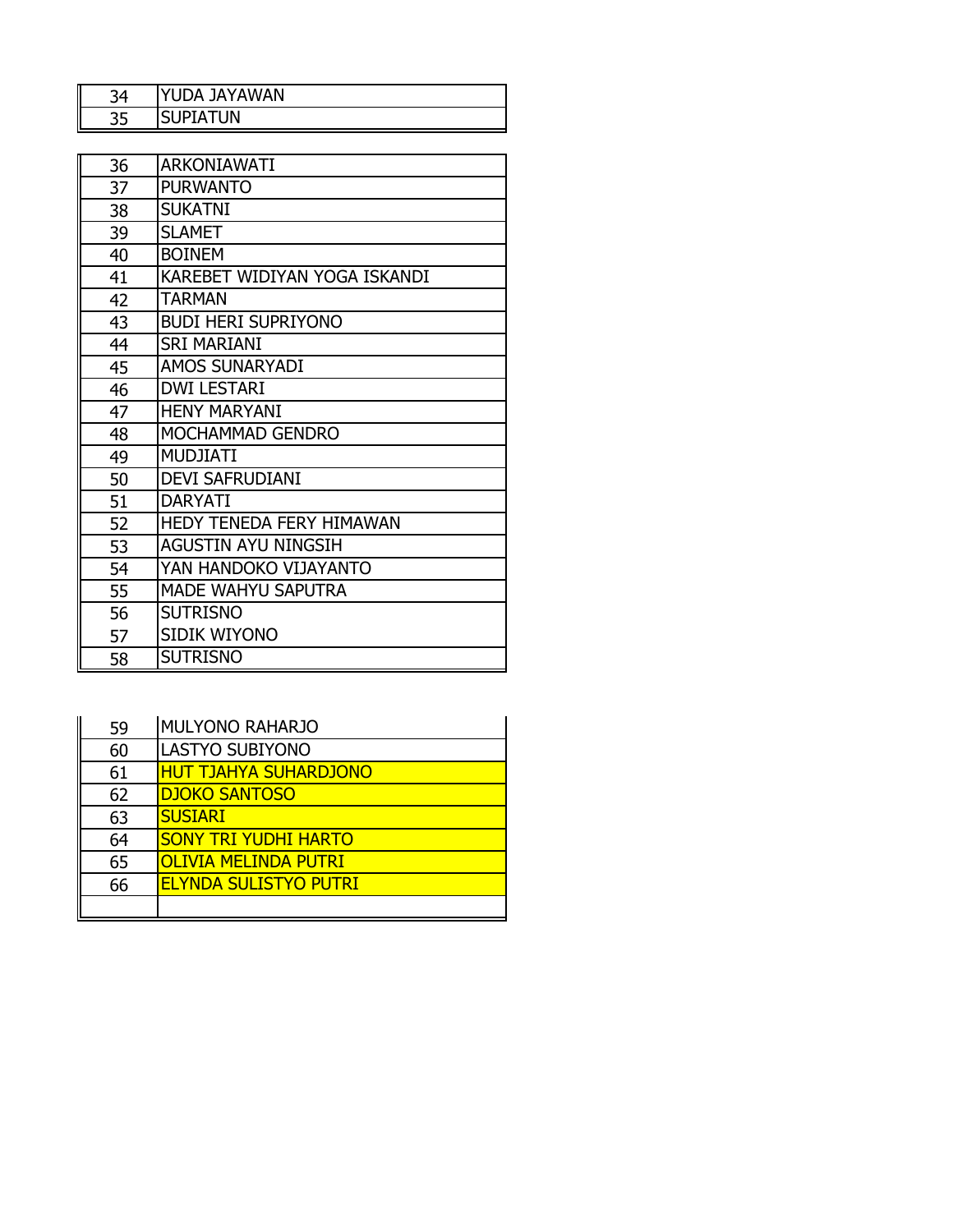## **UNGAN BANTUAN LANGSUNG TUNAI DAERAH ( BLTD ) V DAMPAK WABAH CORONA VIRUS DISEASE ( COVID-19 ) NGONGANGAN KOTA MADIUN TAHUN 2021**

| <b>ALAMAT</b>                          | <b>KELURAHAN</b>    |
|----------------------------------------|---------------------|
| JL. MURIA NO.3 RT.1                    | PANGONGANGAN        |
| JL. DIENG NO.10 RT.                    | PANGONGANGAN        |
| JL. MURIA NO. 15 RT. 1 RT.1            | PANGONGANGAN        |
| JL. BROMO NO.12 A RT. 16 RT.16         | <b>PANGONGANGAN</b> |
| JL. ANJASMORO NO, 09 RT. 10 RT.10      | PANGONGANGAN        |
| JL. DIENG GG.PANGERANAN/8 RT.17        | PANGONGANGAN        |
| JL. DIENG GG.PANGERANAN/5 RT.17        | PANGONGANGAN        |
| JL. A YANI GG.TRUBUS/13 RT.            | PANGONGANGAN        |
| JL. MJ.SUNGKONO 338 RT. 003 RT.3       | PANGONGANGAN        |
| JL. MURIA NO. 38 RT. 5 RT.5            | PANGONGANGAN        |
| JL. PANDAN NO.53 RT.23                 | PANGONGANGAN        |
| JL. P.SUDIRMAN 258 RT.26               | PANGONGANGAN        |
| JL. A YANI NO.27 RT.                   | PANGONGANGAN        |
| JL. A YANI NO. 29 B RT. 9 RT.9         | PANGONGANGAN        |
| JL. MURIA GG. KAUMAN NO. 02 RT. 5 RT.5 | PANGONGANGAN        |
| JL. MERAK BARAT RT. 21 RT.21           | PANGONGANGAN        |
| JL. MERBABU GG.SURONATAN/12 RT.7       | PANGONGANGAN        |
| JL. ANJASMARA NO.18B RT.15             | PANGONGANGAN        |
| JL. AHMAD YANIGG.ISKAL RT. 11 RT.11    | PANGONGANGAN        |
| JL. ALUN-ALUN BARAT NO.8 RT.4          | PANGONGANGAN        |

| JL. MERAPI GG.LODAYAN/11 RT.20                      | PANGONGANGAN |
|-----------------------------------------------------|--------------|
| JL. ANJASMARA NO.24 RT.13                           | PANGONGANGAN |
| JL. MERAPI GG LODAYAN 17. RT. 20 RT.20              | PANGONGANGAN |
| JL. MERAPI GG.LODAYAN/5 RT.20                       | PANGONGANGAN |
| JL. MERBABU GG.PANTIWANGUNAN 04 RT.8                | PANGONGANGAN |
| JL. MURIA NO. 09 RT. 2 RT.2                         | PANGONGANGAN |
| JL. URIP SUMOHARJO NO.03 RT. 003 RT.3               | PANGONGANGAN |
| JL. MERAPI GG.LODAYAN/11 RT.20                      | PANGONGANGAN |
| JL. ANJASMARA NO.24 RT.13                           | PANGONGANGAN |
| JL. MERAPI GG LODAYAN 17. RT. 20 RT.20              | PANGONGANGAN |
| JL. MERAPI GG.LODAYAN/5 RT.20                       | PANGONGANGAN |
| JL. MERBABU GG.PANTIWANGUNAN 04 RT.8                | PANGONGANGAN |
| JL. MURIA NO. 09 RT. 2 RT.2                         | PANGONGANGAN |
| JL. URIP SUMOHARJO NO.03 RT. 003 RT.3               | PANGONGANGAN |
| JL. MERAPI GG.LODAYAN/5 RT.20                       | PANGONGANGAN |
| JL. A YANI GG. TRUBUS 7 D RT. 11 RT.11              | PANGONGANGAN |
| JL. BROMO NO. 8 A RT. 16 RT.16                      | PANGONGANGAN |
| JL. MERAPI GG.LODAYAN/10 RT.21                      | PANGONGANGAN |
| JL. MERAPI GG LODAYAN 32 RW 007 RT 021 RT. 21 RT.21 | PANGONGANGAN |
| JL. SEMERU NO.16 RT.23                              | PANGONGANGAN |